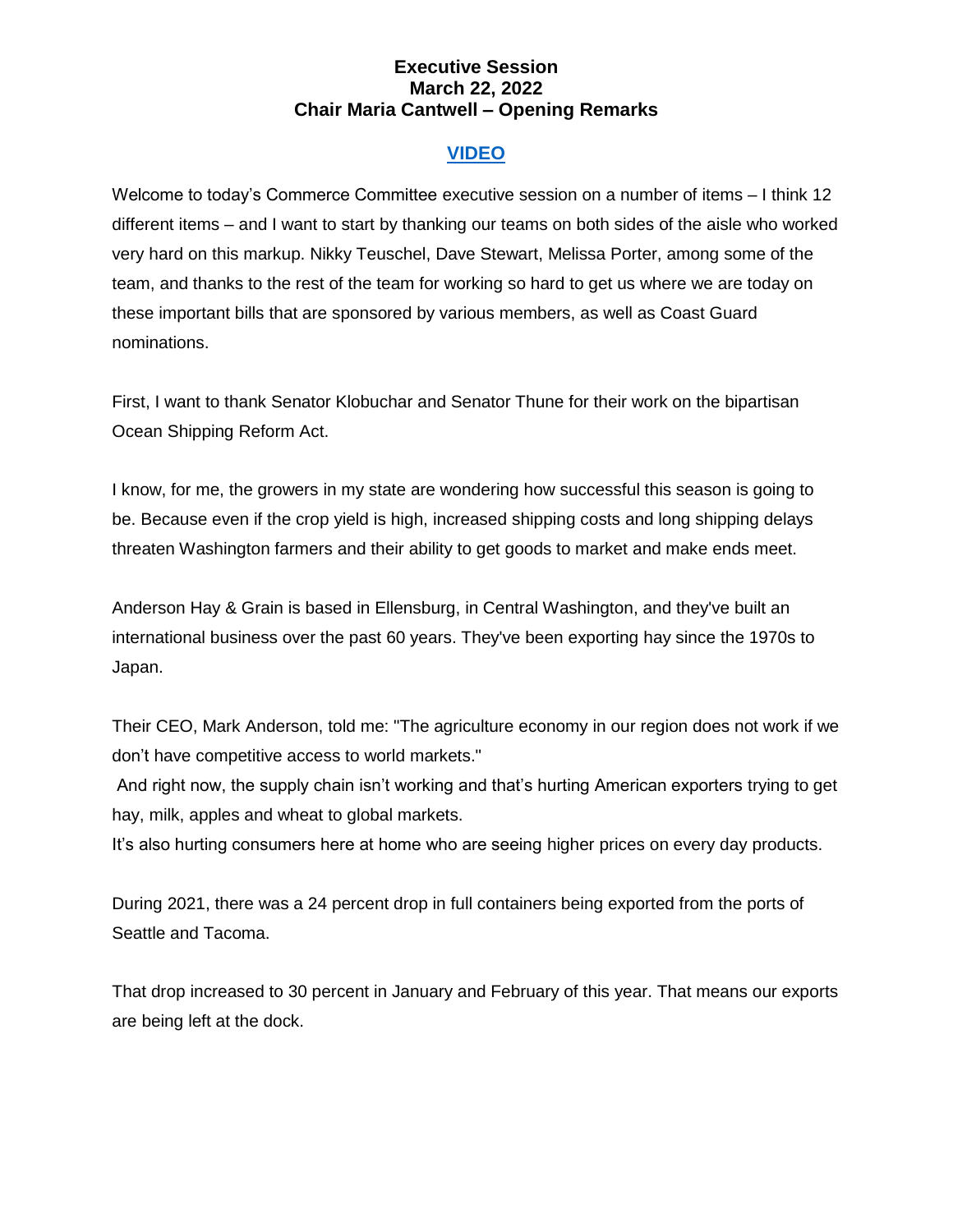The Washington State Potato Commission reported they had an 11 percent decrease in exports in 2020 from 2019. According to Darigold, American dairy producers lost \$1.5 BILLON dollars last year due to port congestion and related challenges.

I want to thank the Biden Administration for their pop-up ag sites which are allowing ag growers to pre-position their products on the docks so they won't be left behind. It's an innovative tool and we're happy to participate with the USDA deputy and thank USDA Administrator Vilsack as well.

We also know here, in the Committee, that these ocean shipping companies are making record profits. They have made \$150 billion dollars in profits in 2021, and ocean import volume for the first quarter of this year is forecast to increase by more than 30 percent.

Our farmers don't want special treatment. They just don't want to be exploited for the sake of record profits.

We know from a 2020 freight index, that the container charge went from \$1,300 a container to \$11,000. These are exorbitant fees, and I think we need a Federal Maritime Commission looking at these issues.

We see these issues in other aspects of our committee and hopefully we'll deal with them in the future, but right now we need to take action on this important legislation.

The Ocean Shipping Reform Act helps the Federal Maritime Commission which is in charge of protecting the interests of U.S. shippers.

The Commission has broad authority to oversee the practices of ports and terminal operators, as well as carriers.

For example, in May of 2020 the Commission issued a rule to clarify what is reasonable for the daily fee charges by carriers for boxes stored at port.

That rule on detention and demurrage is an improvement, but has not been fully realized due to the challenges in accessing actionable, and enforceable, information from large foreign carriers. That is what changes in the underlying bill by our colleagues Senator Klobuchar and Senator Thune.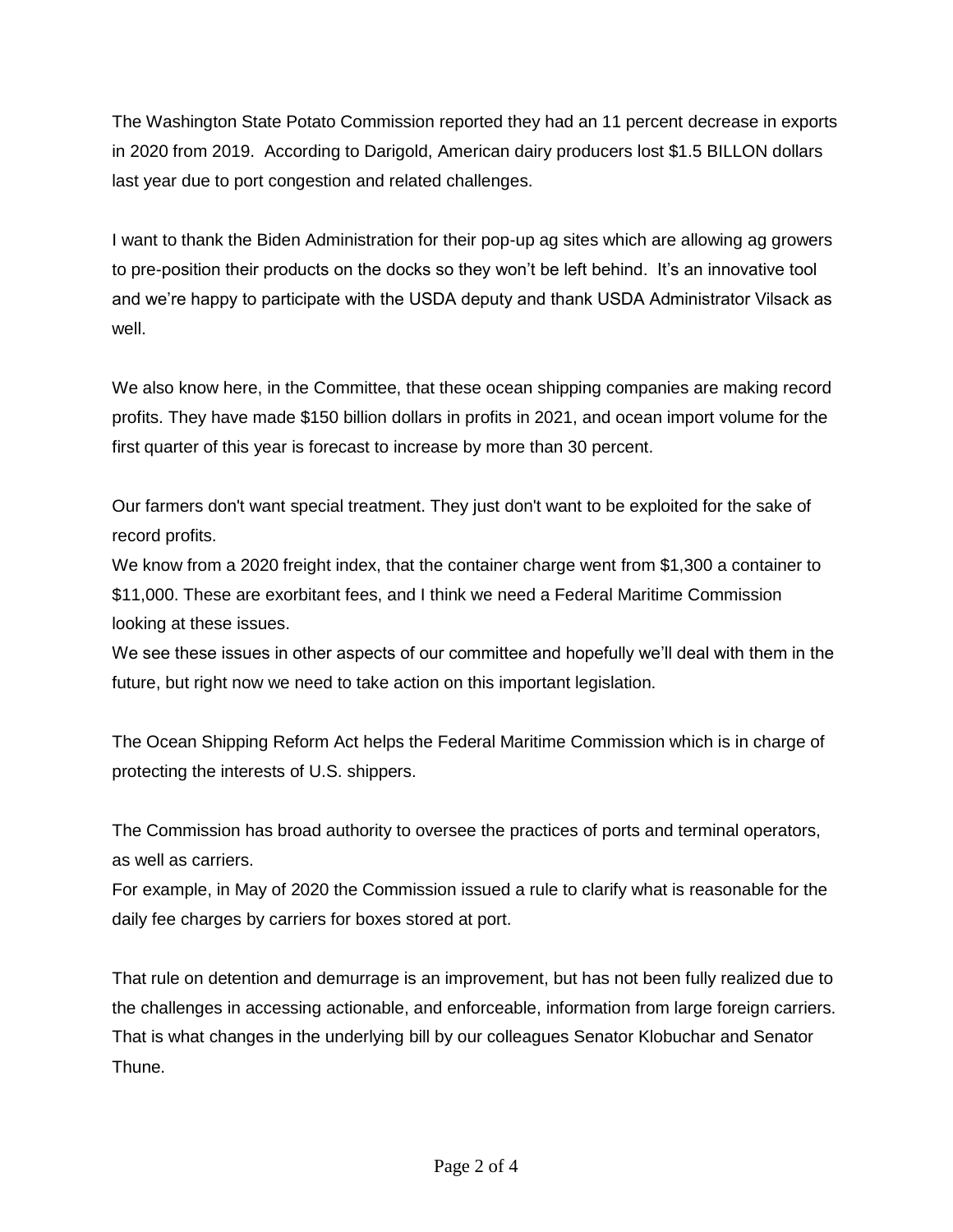This bill strengthens the Commission's authority regarding these daily fees, called detention and demurrage, by shifting the burden of proof from the shippers to the carriers.

It requires the Commission to determine what fees are unreasonable so that we can crack down on the extra costs that are facing our farmers and growers.

Our substitute amendment raises the bar even further by requiring ocean carriers to submit additional detailed data and cost information to the Commission to certify that they are complying with law, each and every time for what they charge shippers for detention and demurrage.

Having that information at the commission's fingertips will help us boost enforcement and cut down on extraneous fees and charges.

And the bill includes two additional rulemakings to strengthen the Commission's authority:

- First, the bill would prohibit ocean carriers from unreasonably declining U.S. cargo. This is the top ask by American exporters whose products have been left on the docks.
- Second, the bill would amend the prohibitions in the Shipping Act to make it unlawful to retaliate against shippers or even threaten the denial of American cargo.

As we tried to strengthen this bill in Committee I could already tell that some of these companies were definitely threatening retaliation on growers. So I hope that by the time we get to the floor, with the help of our colleagues here, we can strengthen this bill even more.

As the pandemic related supply chain challenges unfolded, it became crystal clear that the Commission lacked the resources and tools to enforce U.S. law and keep our exporters and importers competitive and that I why the substitute amendment addresses the resources that are needed at the Commission. So again, I want to thank Senators Klobuchar and Thune for working on this important issue and encourage my colleagues to vote for this legislation.

Also on today's agenda is the Duckworth's legislation, the Martha Wright-Reed Just and Reasonable Communications Act. I thank her for her leadership.